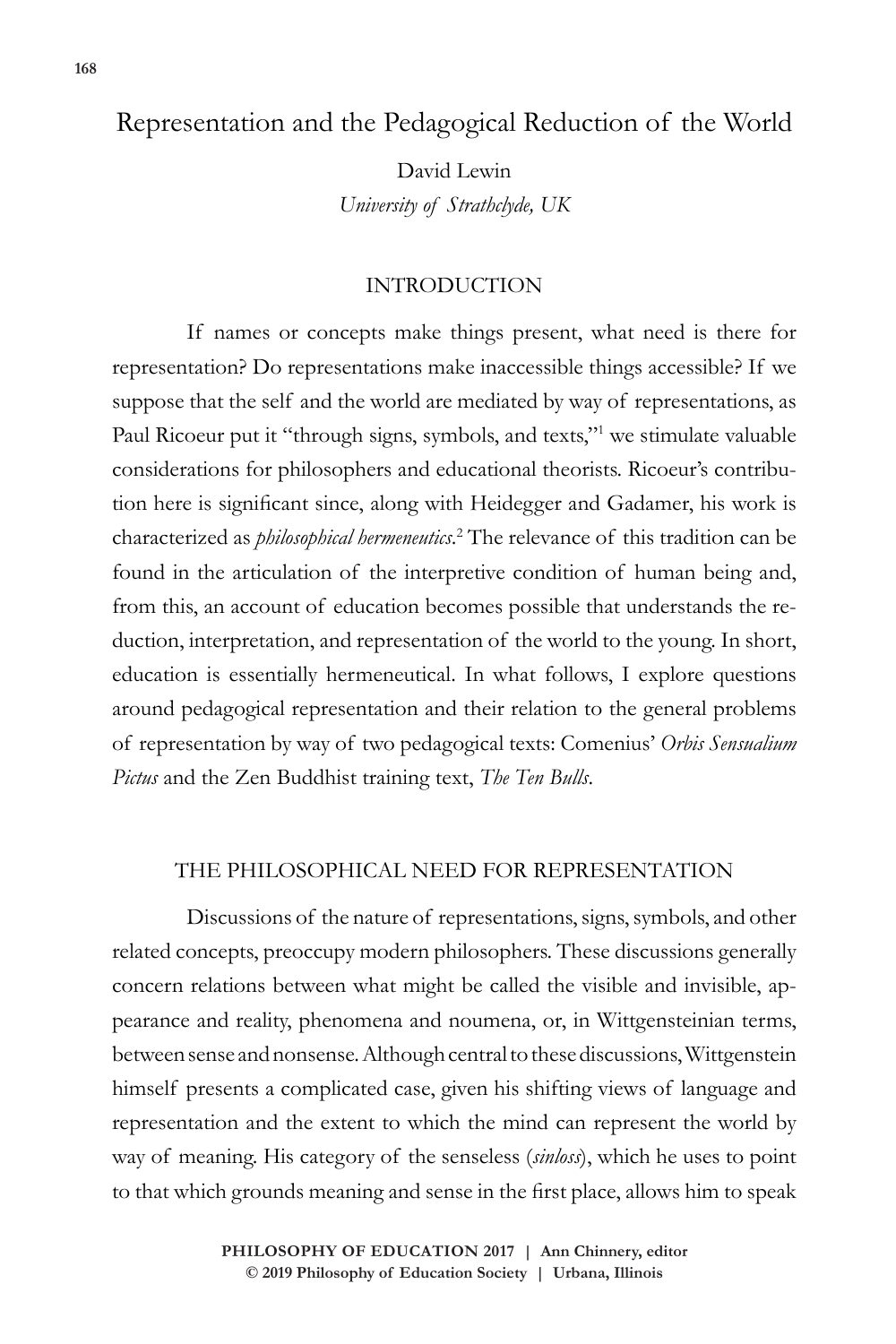both of language as representing, but also of bearing witness, as he puts it, of showing and saying.<sup>3</sup> In what follows, I want to indicate that which transgresses language and representation, and so another form of this essay could, I suspect, be developed through Wittgenstein's categories. My approach already involves a productive paradox: by acknowledging that I hope to make some sense of that which lies beyond the frontiers of sense. From this point of view, explanation, signification, and representation entail a correlation between something absent (or invisible) and something present (or visible). It is noteworthy that educational theory tends to gloss over fundamental questions of representation, especially given the fact that representation could arguably be the central pedagogical concept; it may be the key pedagogical insight to apply to wider philosophy.4 By educational representation I mean that education is not just the haphazard presentation of the world to the young, but rather could be said to be the intentional representation of aspects of the world, albeit interpreted and reduced to make for structured learning possibilities. The definition of education as entailing intentional pedagogical reductions of the phenomenal lifeworld will need some unpacking, as will its implications.

First we could ask why we should need representations to refer us to any *thing*? In one sense, the simple presence of an object might be enough. I do not need a picture of my mother when we are together. When she is absent her representation hanging on the wall acts to make her presence felt. In an age of tele-presence (e.g. Skype; Facetime etc.) and other technological mediations, general assumptions around the stability of presence and absence are undone, and we are right to wonder what *presence* could possibly mean. The presence of less concrete things, like music, beauty, or justice, require mediation in a richer sense, through what Shakespeare in *A Midsummer Night's Dream* has Theseus call "local habitation and a name."5 The manifestation of the universal idea through particular concrete objects is supposed, through the Neoplatonic lens of Shakespeare, to open a window to being itself.<sup>6</sup> This suggests that the representation of the thing makes it visible, and that this is "making present" as *poiesis*. The focus of learning should, from this point of view, be the universal, since an apprehension of this would unlock a knowledge of (if not familiarity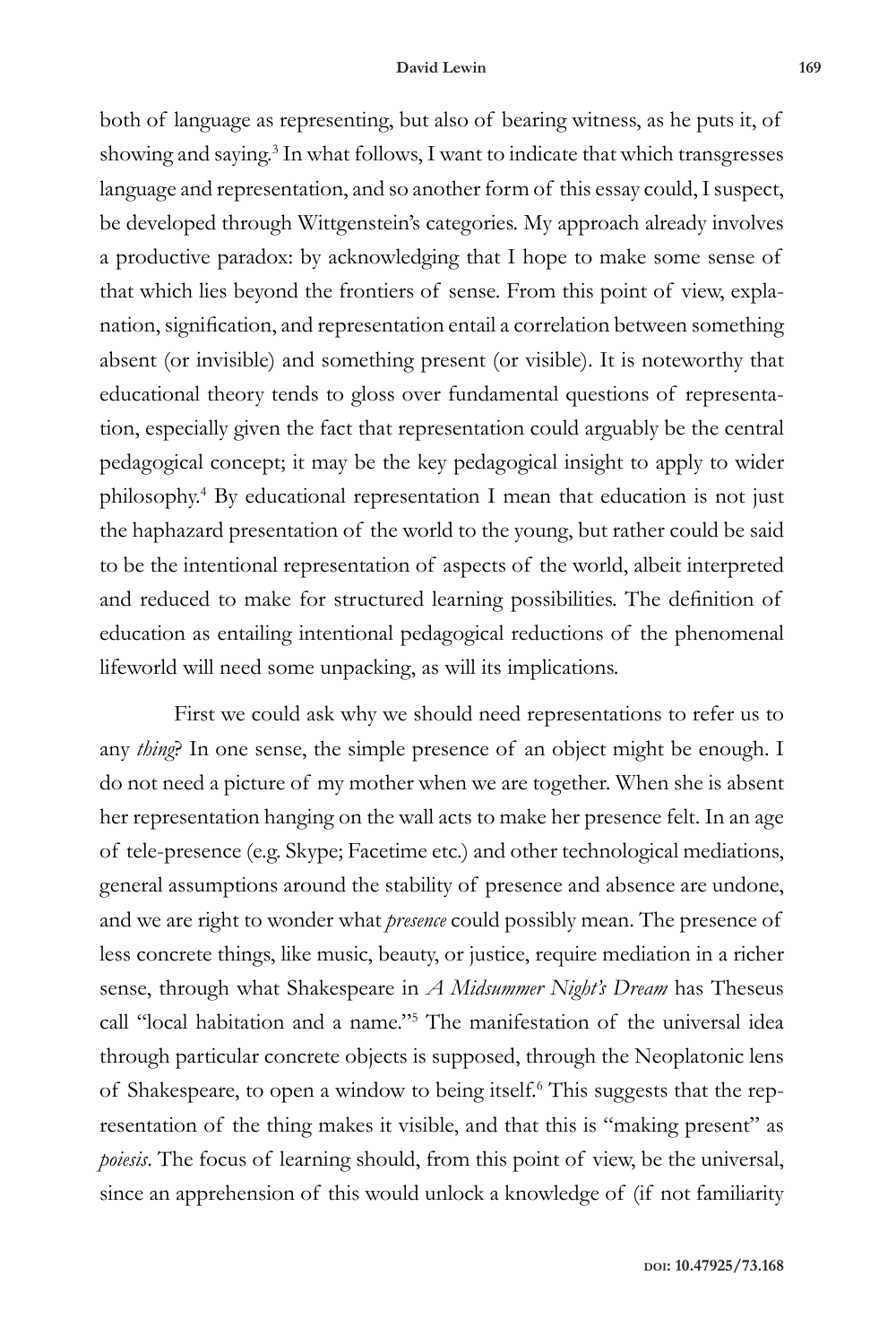with) all things.

As we will see, the universal intention behind textbooks such as Comenius' *Orbis Sensualius Pictus* suggests such a universalist orientation. These ideas indicate that pedagogical representations are less about simply making present what is absent, than about inducting children into universal knowledge by way of the symbolic lifeworld through mathematical number, textual signs and metaphysical ideas. Indeed, as Heidegger points out, *mathemata* originally refers to that which is teachable, and is, then, the substance of all education. On that basis, Plato's academy requires a commitment to geometry, to symbols and representations.7 These reflections on the philosophical place of representation in education introduce, and lend some support to, questions developed by one of the most important figures in post-war German educational theory, Klaus Mollenhauer. Mollenhauer examines questions around pedagogy and upbringing with a clarity and directness seldom evident in Anglo-American writing. It is in his best-known work *Forgotten Connections,* translated by Norm Friesen in 2014, that Mollenhauer makes the key distinction between presentation and representation.<sup>8</sup>

#### THE ROLE OF REPRESENTATION IN EDUCATION

Representations are pedagogically essential. As Mollenhauer puts it: "[w]e long ago accepted that the realm of schooling consists of a huge montage of images and representations which are not 'the things themselves' but that instead 'point out' things and phenomena."9 For Mollenhauer this *pointing out* on its own is not quite enough. Representation does not just fully and comprehensively reflect what it represents for obvious reasons. Therefore, the need for representation in education arises out of its ability to structure and frame a world too vast and confusing in itself. The emergence of explicitly pedagogical representations of the world through the textbook around the time of Comenius reflects a fundamental shift within our educational history. Mollenhauer's narrative distinguishes between the *presentation* of the world to the child, where pedagogy is more direct and related to the immediacies of upbringing, prior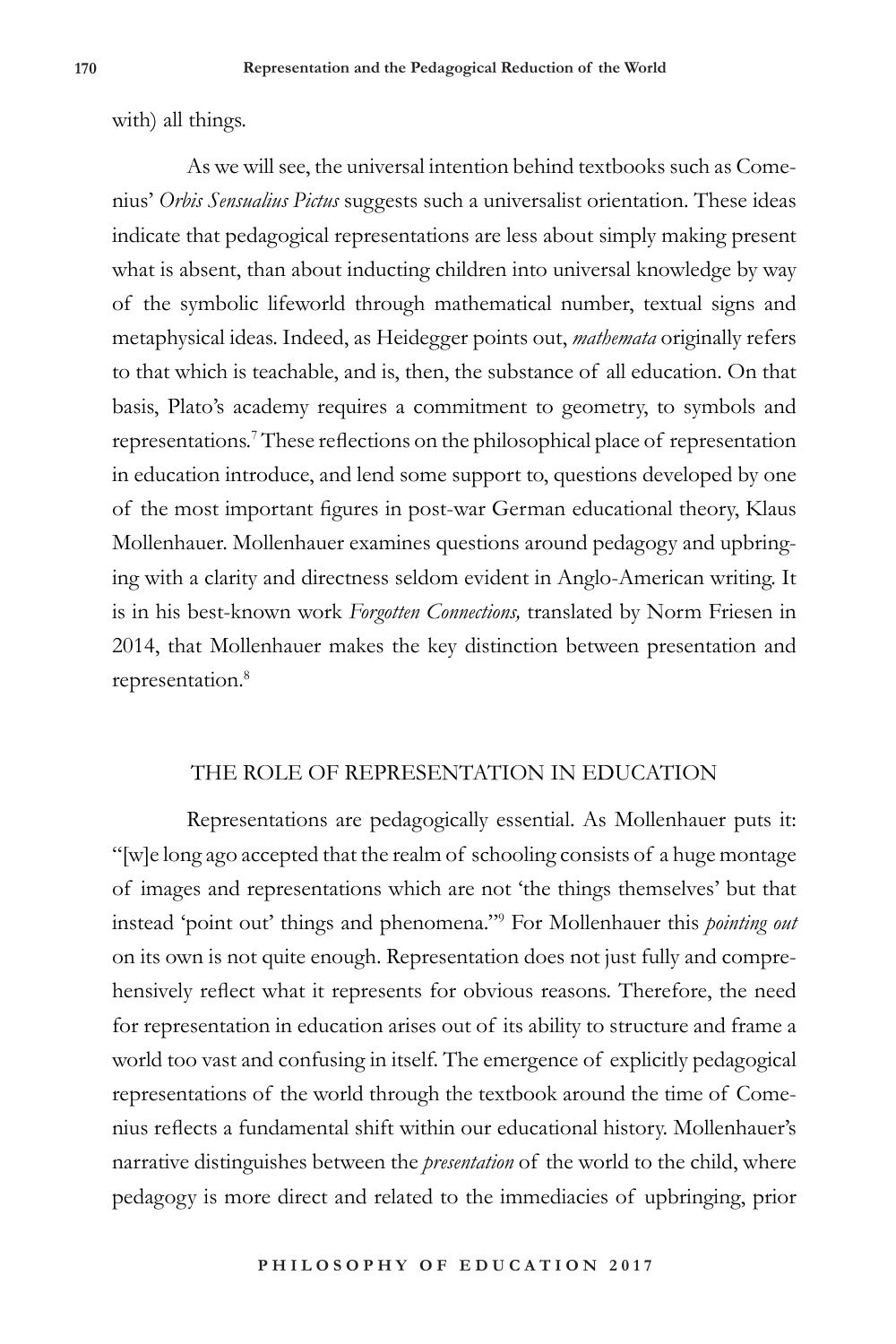to the more consistent construction of childhood as a stage of development on the way to full humanity. This allows Mollenhauer to make a systematic distinction between the immediacy, and not always intentional dimensions, of upbringing as presentation, and the more intentional but also more mediated forms of representation in school. Mollenhauer refers to Comenius' *Orbis Sensualium Pictus* (generally translated as *The Visible World in Pictures*, though this translation raises a few problems<sup>10</sup>) as an example of the emergence of the realm of pedagogical representation.

Any representation involves some kind of framing of the world that draws attention to certain features of interest or significance, while obscuring others (of less interest, or simply too complex at a given pedagogical stage or moment). This is because representations do not just make close/present what is distant/absent. Nor do representations only refer directly to something else (e.g. the map does not only refer directly to the territory which it maps). On modern digital maps the aspects of significance or meaning are layered by smart use of imaging technologies (e.g. terrain, transport, traffic and so on). These aspects of representation reveal some characteristic reductions that representations generally involve. The user of the digital map can make choices about which layers of information to include or exclude, but the structure of mapping itself, and the layers available to the user are not in his or her control. There is, then, the reduction made by the user, and in addition, a set of reductions also imposed on the user by the form of the technical interface which, by foregrounding certain functions, conceals that which the designers deem to be distracting or problematic. We might say, then, that digital interfaces perform a *technical reduction*: the world is mediated to the user through technical objects that reflect the (anticipated) desires of the user.

Educational representations involve a pedagogical reduction: this reduction might entail a simplification of certain aspects of the world, or of a complex set of actions or understandings in order to develop skills and knowledge in an intentional and organised way. Textbooks offer clear examples of pedagogical reductions. The complex and contested nature of any domain of knowledge is secondary to the clear and simplified account of that domain.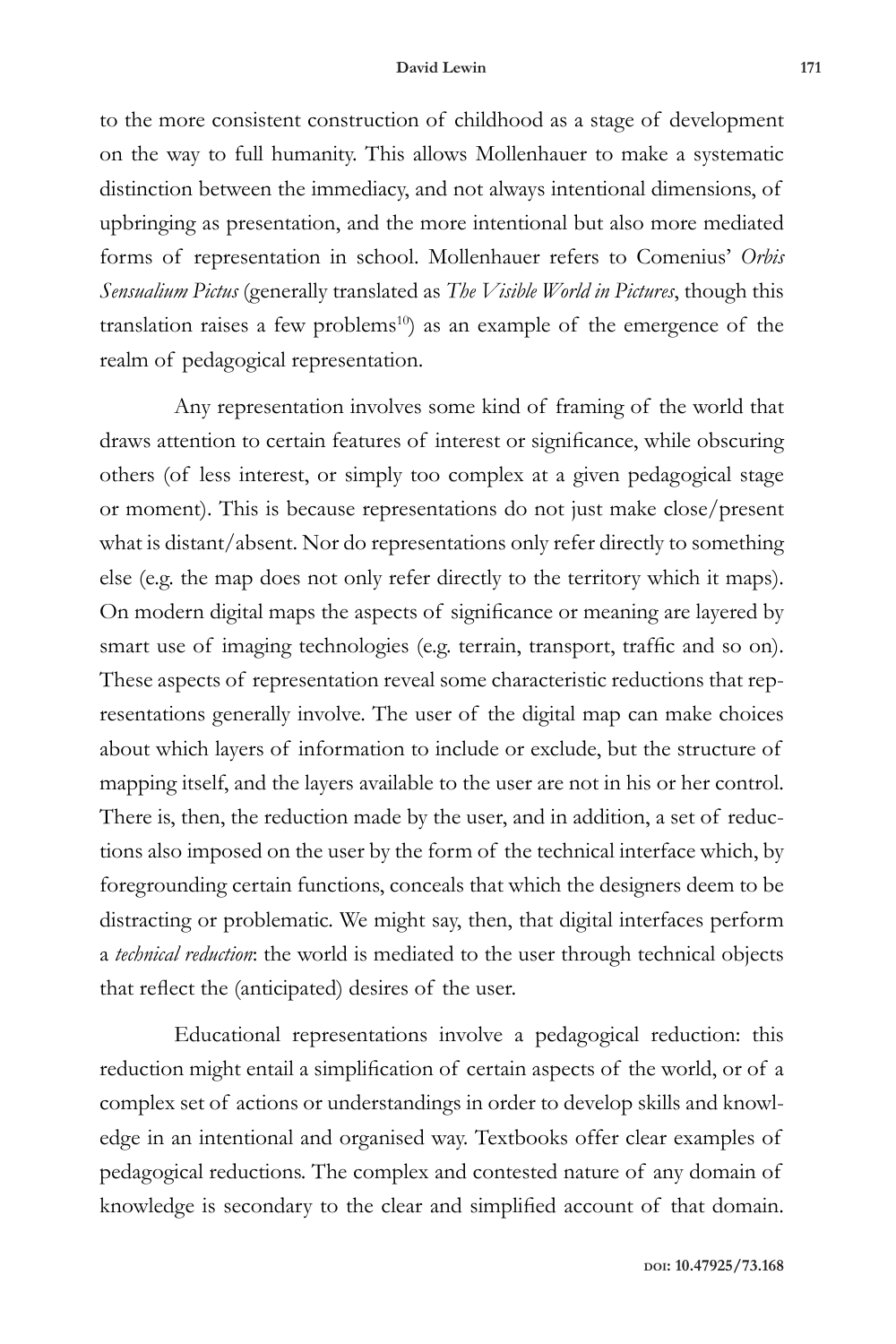Official knowledge is inevitably framed, structured, and reduced to facilitate learning, particularly in the context of compulsory mass education. While there are many political and ethical questions concerning the interests that are served by official knowledge, someone has to write the textbook. Good students don't take those representations to be complete, and good teachers are constantly exploring how and when to draw attention to the inherent tensions and contradictions contained within the textbook encounter. This could be regarded dialectically: that knowledge must be established through a rudimentary thesis, which then must be called into question, and refined into a synthesis that becomes a new thesis to be called into question. In addition to the pedagogical reduction that allows for the dialectical process to begin, representations also facilitate what can be termed "pedagogical rehearsals." These refer to the spaces of education that offer students the opportunity to rehearse complex actions and knowledges before they are performed for real. It is important to note that rehearsal and reduction are central features of education, rather than inauthentic distractions to be avoided or apologized for. Recognizing the positive role of reduction and rehearsal is vital because it has become fashionable among progressive educators in particular, at least since Dewey, to claim that education should strive for authentic experience of the world, and that the educational space should be, as far as possible, continuous with, or indistinguishable from, a putative real world. Pedagogical reductions and rehearsals appear to some as dimensions of inauthenticity. From this perspective, learning should aspire to be "real world" rather than abstract or rehearsed. Contrary to this desire for "authenticity," I suggest that education should be taken as intrinsically "inauthentic": that the pedagogical reduction is not to be avoided, but to be recognised as key.

It is essential to the representational reduction that, in selecting what is of interest, it determines on behalf of the student what is worthy of attention and interest. Much as progressive educators might seek to disavow the authority of the teacher in determining the orientation of the student in this way, or critical pedagogues might draw attention to the hegemonic nature of this selection process,<sup>11</sup> this dimension of pedagogical reduction seems to be hard to avoid, and indeed, something that the student hopes for, if not quite demands of the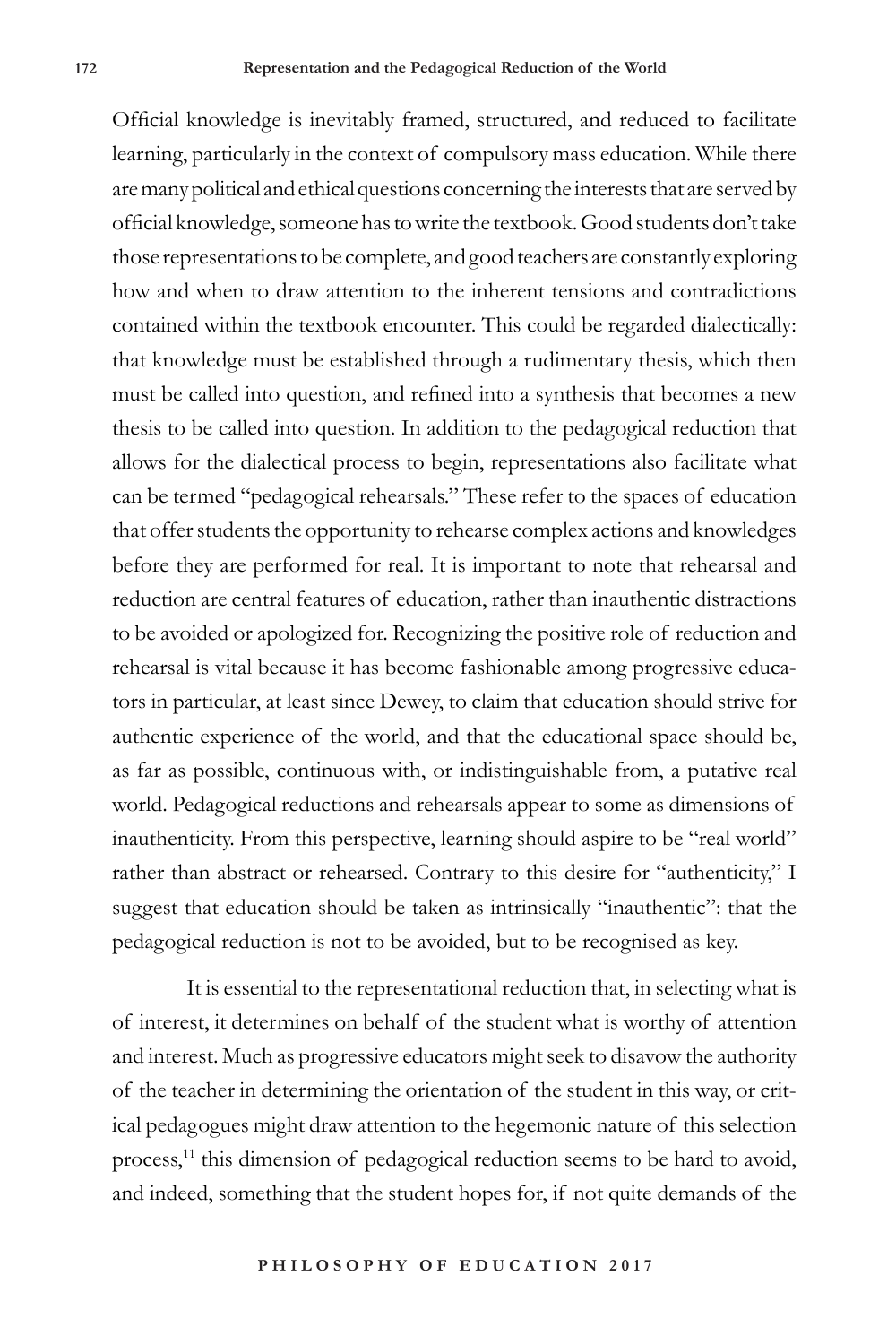teacher. It is a significant service to the student that the pedagogical reduction of the world takes place so that an entry point to education is possible. So it is clear that this reduction is intended to make some aspect of the world available to the student, despite the fact that reduction and representation are sometimes associated not with revealing the world, but with concealing it.

#### WHAT'S WRONG WITH REPRESENTATIONS?

A world of appearances like that revealed in the movie *The Matrix* or by Plato's *Allegory of the Cave* might be a comfortable place. However, philosophers have long had an ambivalent relation to the idea of an appearance as contrasted with a real world, leading to various images of demystification of education from the ascent of the mind in Plato's cave, to the absurdly overdramatic fight scene in John Carpenter's film *They Live*, where the protagonist goes to great lengths to have his friend share his experience of demystification by putting on glasses that reveal the truth, while the friend resists every effort to have the glasses forced over his vision. Critical pedagogy, as a progressive educational movement, has a more direct concern with demystifying the socio-political interests and hegemonies that govern the pedagogical reduction. It is perhaps simpler to rail against those authorities governing pedagogical reductions in general, than to offer a rationale for different choices concerning a necessary reduction. It is too easy to interpret critical pedagogy as lifting the veil, or revealing the truth, without recognizing that this always entails a different reduction: as Heidegger put it, every revealing is also a concealing.<sup>12</sup> This is to recognize our hermeneutic condition: that interpretation, reduction, and education belong together. The danger is that critical pedagogy would seek to do away with the pedagogical reduction itself, thereby failing to recognize the constructive mode that reduction entails. This suspicion of representation seems predicated on too simplistic a binary between appearances and the real. The ambivalence towards representation goes back at least to Plato's (ironic?) banning of the poets in *The Republic*.

Poets are problematic, first, because they imitate aspects of the world,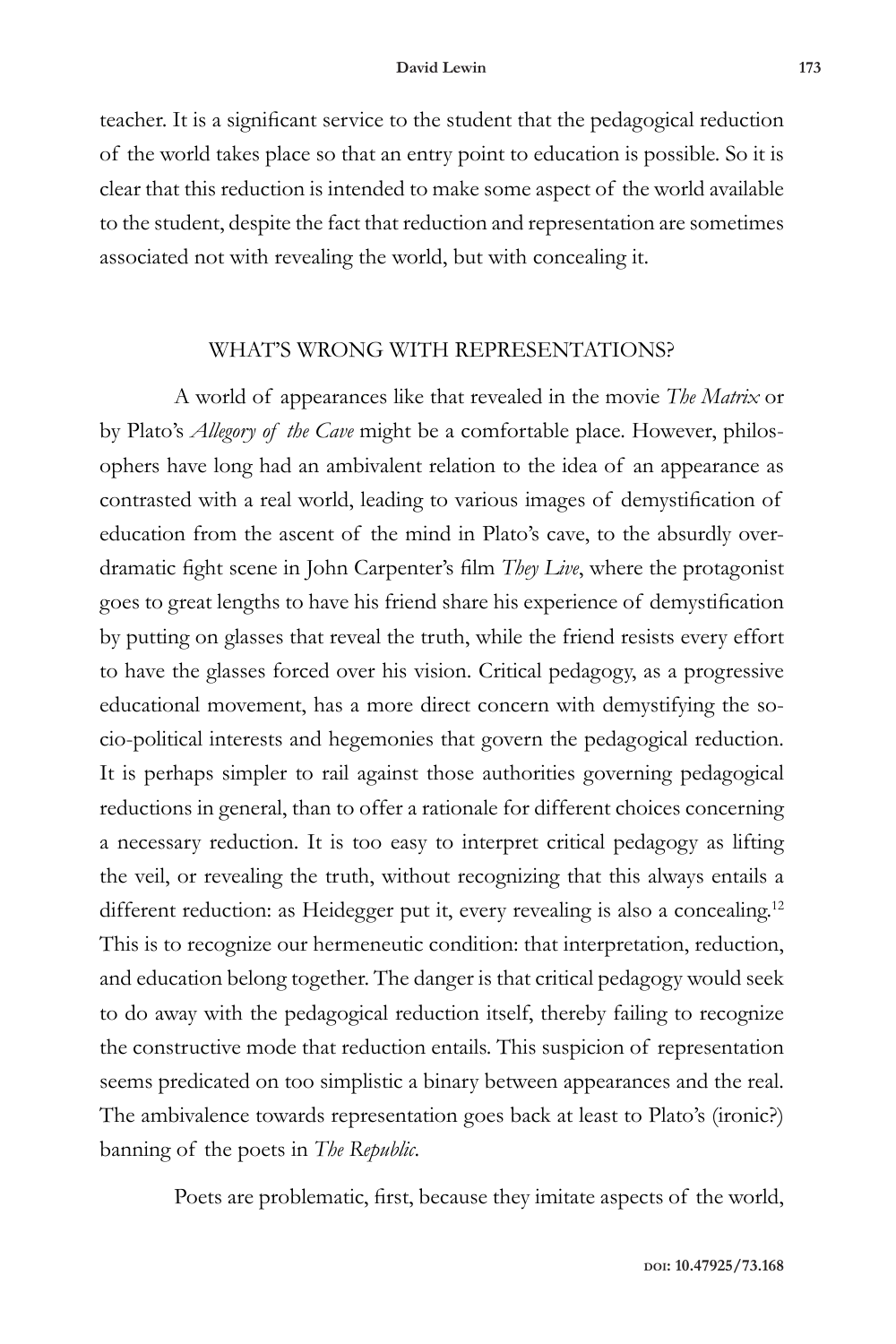and second, because they rely on rhetoric to do so. In tension with this account of mimesis is Plato's argument that the mind ascends from the world of senses to *mathemata*. Mathemata might be understood here as being that which is intrinsically teachable because it already exists in the soul and requires remembrance (*anamnesis*). The process of remembrance, of learning what we already "know," presupposes the ontology outlined earlier, in which the learner recalls universals by way of encounter with concrete objects; learning as recollection and ascent. One subsequent question occurs: are representations of things mimetic or mathematical? Do representations imitate imitations (as Plato suggests of the poets in Book X), or do they make universals accessible through recollection. In a different register, but with related concerns, we might ask with Heidegger whether representations challenge forth the world in terms of the projecting subject's desire to control, or do they bring forth (*poiesis*) the world the subject can participate in.13 Heidegger makes many enigmatic allusions to this key distinction between representational thinking and real thinking. For Heidegger, the problem with representational thinking is not that human beings use representations to mediate the world around them, but that the representations are regarded as sufficient in themselves, referring to nothing beyond themselves (which sounds rather like Wittgenstein's problem with Russell's account of language as saying). Without a recognition of the limitations of representation, knowledge can become fragmented and parochial, rather than universal. But how are we to acquaint ourselves and our children with the universal? Comenius' text offers the pedagogical reduction that makes everything present to the child.

#### THE (IN)VISIBLE WORLD IN PICTURES

First published in 1657, and being one of the first pedagogical works for young children, Comenius' *Orbis Sensualium Pictus* is a curious text when it comes to the question of representation, for, despite its title (usually translated as *The Visible World in Pictures*), it seems concerned with both the invisible as well as the visible (*sensualium*). It might be anachronistic to expect *the visible world* to mean today what it meant in 1657, but does not the text weave between the visible and invisible as Charles McNamara suggests?14 The structure of the book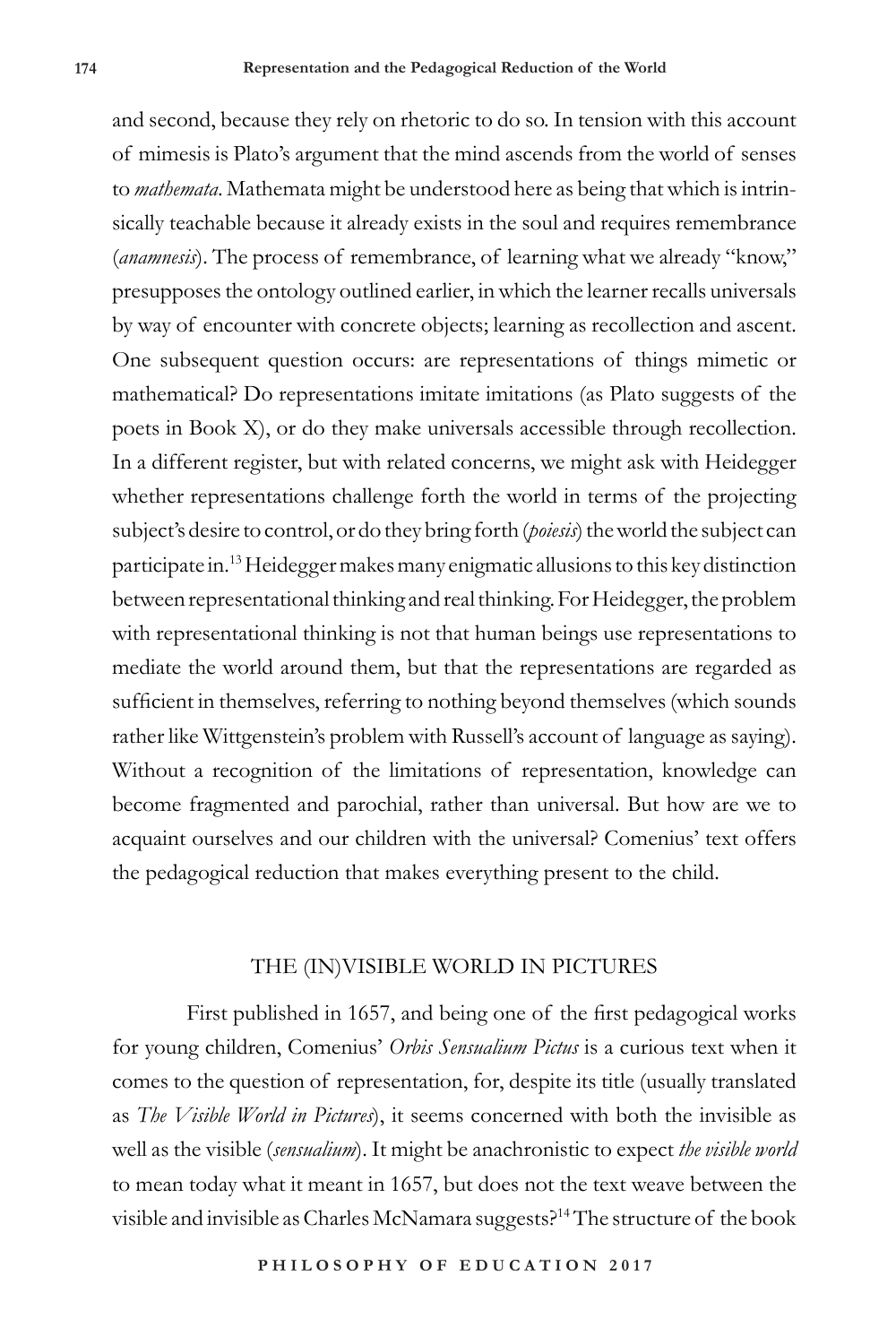reflects the organization of the late medieval cosmos. After a brief exhortation to wisdom, the text addresses the reader to very concrete and visible matters. Beginning with what might be read as an early version of "Old Macdonald Had a Farm," drawings of different animals are presented along with their names and characteristic animal sounds (though requiring some imaginative translation: the dog grinneth, *err*; the serpent hisseth, *si*; etc.). This naming of the alphabet through the concretely visible is immediately followed by an analysis of God in himself (Blessed, everlasting, spiritual, and so on). McNamara says that the *Orbis* "abruptly shifts to the philosophical and the invisible, perhaps hoping that a firm grasp of ducks and mice is sufficient for understanding the divine."15 It could be asked whether God, heaven, and the soul might have been aspects of a "visible world" to the mid-seventeenth century child (or to Comenius), for whom the secular age is some way off. The text moves on to creation (heaven and earth) followed by the elements (fire, water, air, earth), and through a great list of objects, organized along the lines of the great chain of being in which everything has its cosmic place.<sup>16</sup> This systematic representation of the world can be regarded as complete, as offering the child access both to the symbolic order of literacy, as well as to the universals that encompass everything. In order for everything to be present through a pedagogical reduction, the text mediates universals that are its real object.

#### THE UNREPRESENTABLE

So far, this paper has explored the view that education entails representation utilizing reduction to represent the visible world to the child. Is this account in tension with the category of the *unrepresentable*? The questions this essay attempts to raise are to do with the tensions between the pedagogical reduction of the world and the category of the unrepresentable. It is an open question as to whether unrepresentable things exist or what is meant by the claim that something is unrepresentable. At the level of logic, anything thinkable can be represented. Nevertheless, it is common to see the ultimate reference point of religion (God/truth/enlightenment) as that which resists, subverts, or denies attempts at representation. The logic of my argument boils down to this: if 1)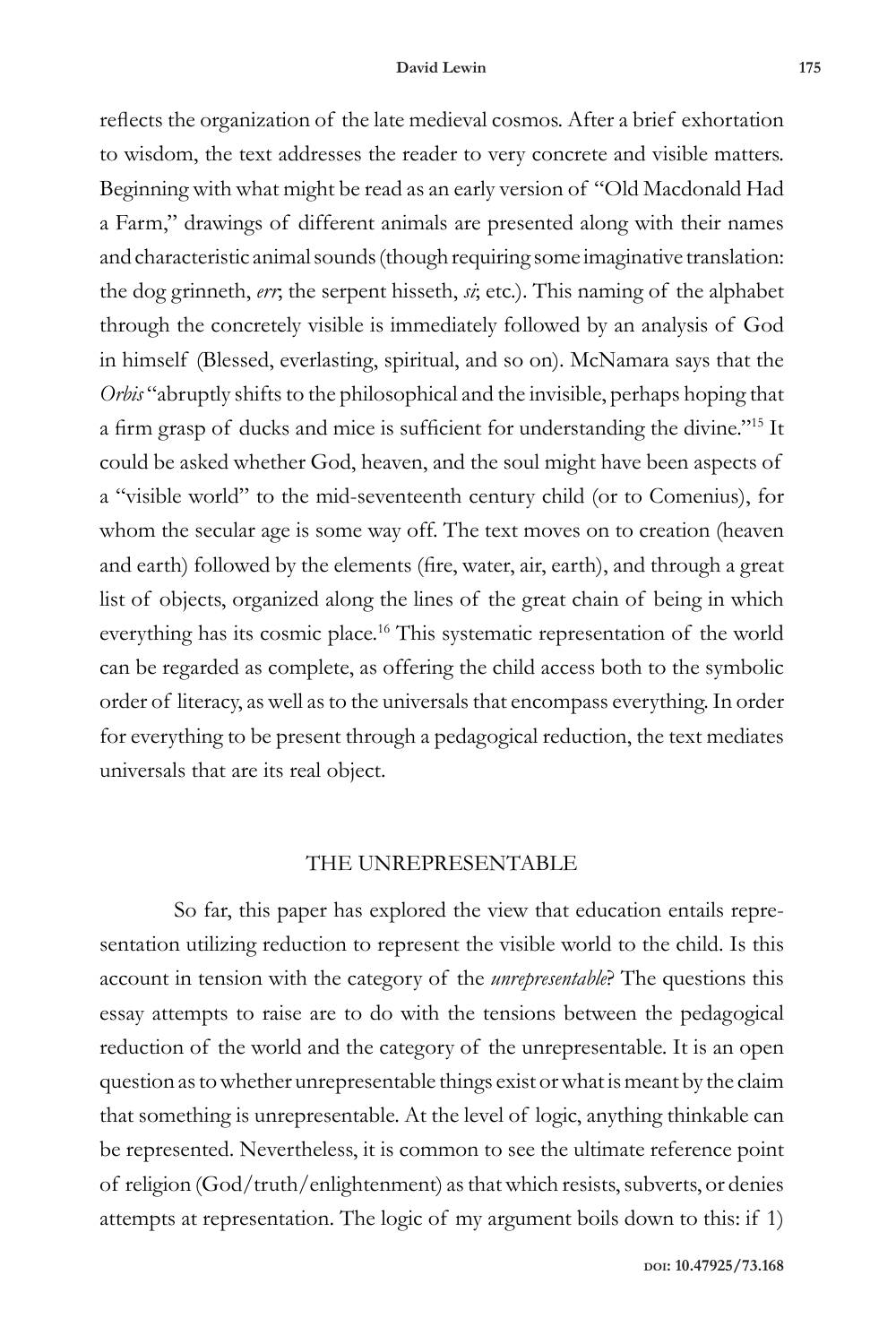education is essentially about representation, and if 2) there is something in the world that is intrinsically unrepresentable, then are we forced to admit that education has no place when it comes to the unrepresentable (e.g. the referent of religion)? Does this suggest that the unrepresentable referent of religion cannot be the object of learning within education? Or should we question the idea that education involves pedagogical reduction?

When we consider Comenius' text, we must realise that the line between the visible and invisible is not one that can be drawn by some kind of natural intuition or common sense. Perhaps reference to the term *sensualium* (sensual) suggests that the key distinction should be between that which can be represented to the senses, and that which cannot. Of course, translation of the text as *The Visible World in Pictures* is problematic, but I think something more can be said about these terms. John Milbank argues that to see the beautiful is to see the invisible in the visible. He claims that "[i]n the High Middle Ages, the possibility and experience of seeing the invisible in the visible, or of seeing the invisible as invisible … was generally assumed and pervaded life, art and understanding."17 The invisible framed the visible and, in a sense, made it possible, made it visible. The point of this reference is to draw attention to a dialectic between the visible and invisible, or between the representable and the unrepresentable: they are relational, rather than absolute, terms.

God/truth/enlightenment is simultaneously unrepresentable and representable, simultaneously invisible and visible. This is because the visibility or representability of a thing is not a property of it as such, but is a relational property existing between the beholder and beheld. The act of making particular (visible) that which is universal (invisible) always entails a reduction that both reveals and conceals, and so is a process or relation that is never complete. This suggests that our human condition is betwixt and between, in motion among the visible and the invisible. But the phenomena of the visible world make the invisible visible. Again referring to Shakespeare's Theseus, we, like poets:

> Doth glance from heaven to earth, from earth to heaven; And as imagination bodies forth The forms of things unknown, the poet's pen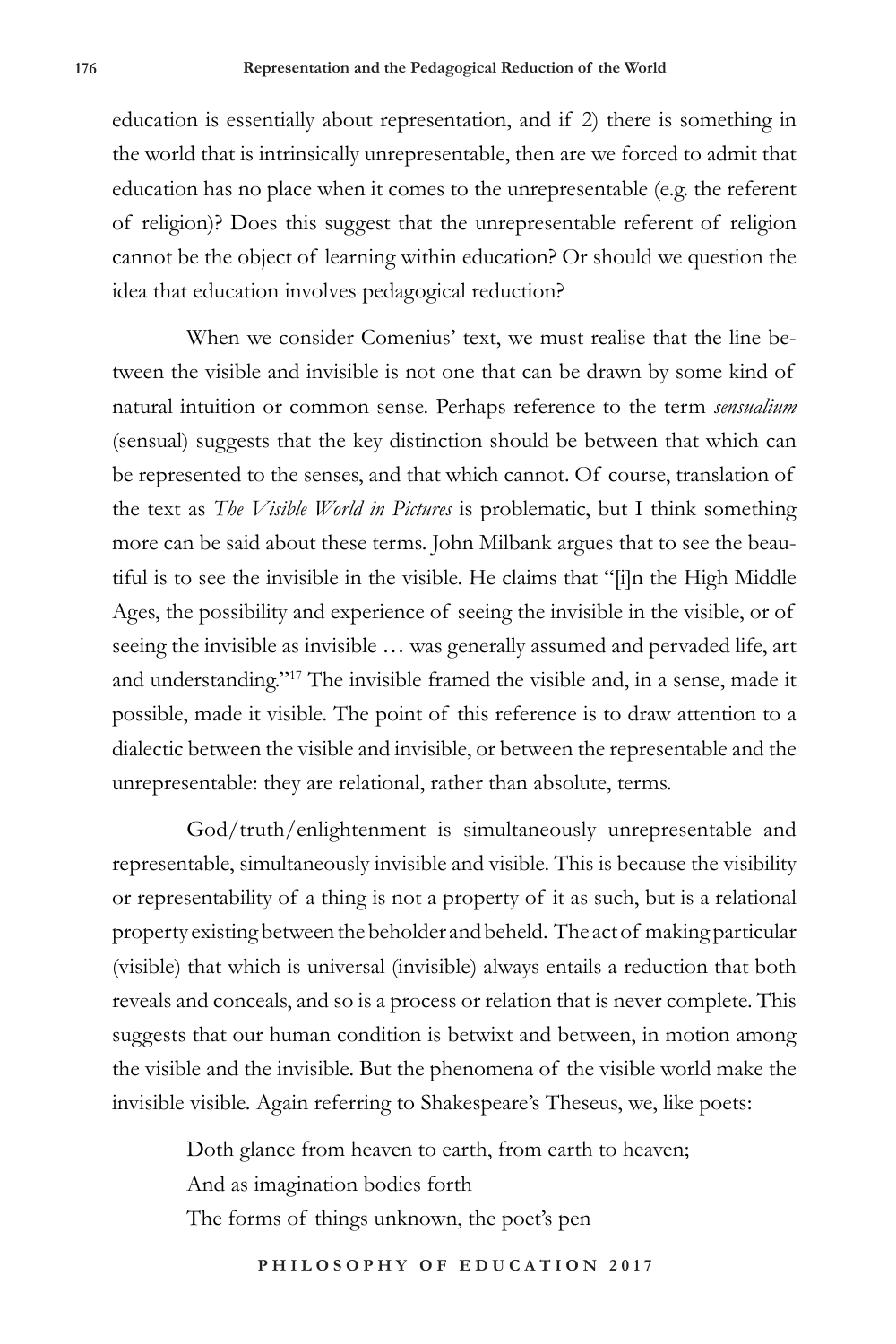Turns them to shapes and gives to airy nothing A local habitation and a name.<sup>18</sup>

## *THE TEN BULLS*

I now turn to a text from Zen Buddhism to explore an alternative perspective on the questions of pedagogical representation and reduction. Notoriously difficult to systematize and rationalize, Zen Buddhism provides a strong contrast to the approach of Comenius, and yet the basic journey described by *The Ten Bulls* can be neatly summarized:

> Way out of suffering  $=$  eradication of afflicting passions  $=$ transformation of the energy that flares in the passions into Buddha-Nature  $=$  gentling the bull  $=$  becoming human  $=$ the realisation of the No-I = the end of all fear = insight into the nature of change  $=$  deliverance  $=$  insight into the way all things really are  $=$  the end of suffering  $=$  awakening.<sup>19</sup>

Is this way out an education as formation? This question might offer us a conceptual understanding of *The Ten Bulls*, but to go beyond the conceptual requires a particular pedagogical intervention that the text makes possible. The set of ten poems, pictures, and commentaries that forms the multi-layered text, uses the relations between a bull and a herder that arise during a process of taming or gentling the bull, relations that allegorize the various stages towards enlightenment. Although not regarded as a pedagogical textbook in the sense that *Orbis*  is, it is intended to act pedagogically, offering a tool for, and representation of, stages of spiritual life. But since Zen Buddhism is particularly subversive when it comes to representations of the path to enlightenment, the approaches the text takes are more allegorical and metaphorical.

Many versions of the bull-taming pictures have been identified, ranging from 5 to 11 images. The most well-known version (which is today kept in the Shokokuji Temple, Kyoto) is that produced around 1450 by Shubun, a  $15<sup>th</sup>$ century Zen Monk and one of the most celebrated painters of the Ashikaga period.<sup>20</sup> Shubun is thought to have copied the pictures from Kakuan, a 12<sup>th</sup>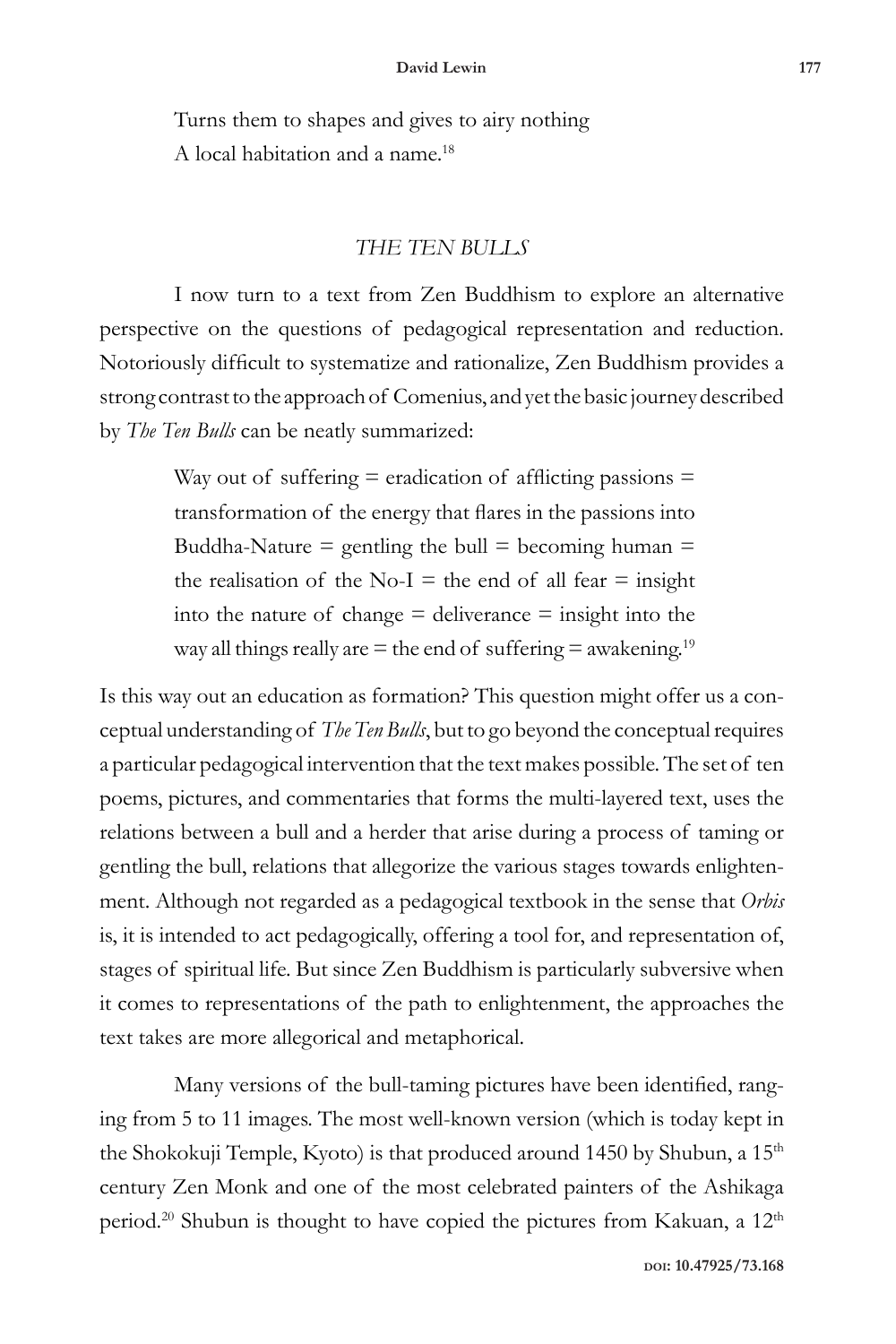Century Chinese Zen master. The images have long been a favourite training analogy for Zen Buddhist monks and are still used today. Each image is traditionally accompanied by three sets of poems, which address the Zen monks but also acquaint other interested readers with the fundamentals of Zen training.<sup>21</sup>

A brief sketch of the content is necessary. The first image is called "In Search of the Bull." It shows the herder looking lost, revealing the human condition as one of being in question, at odds with self and world, where the bull cannot be found. The second and third images show the stages of the herder discovering the bull's hoof prints and a brief perception of the bull itself. Stages four to six show the herder catching, taming, and riding the bull. This is followed by transcending the bull in the seventh image and the transcending the self and bull in the eighth. Following transcendence, the ninth image is called "reaching the source," and in the tenth, the herder returns to the world.

To say that the bull and herder represent different aspects of the self is both correct and misleading, since the text must be practiced: it must be read, meditated upon, and experienced. Buddhist teaching recognizes that the truth of enlightenment is not something to be told directly. So, on the one hand it is hard to say that the text represents anything; rather, it invites the practitioner into an approach or practice. Does this mean that the text does not perform a pedagogical reduction or entail representations? Clearly, the images and texts are, in some sense, representations. As a pedagogical device the text makes present through metaphor or allegory. On the face of it, this would seem simply like a representation. But unlike the numbered images in Comenius' textbook, where students can learn the names of visible things in their own language as well as Latin, the imagery and poetry of *The Ten Bulls* demands an interpretive act in a more explicit way. As spiritual analogies and metaphors often do, the text forces the reader to pay attention to the hermeneutic conditions of living and of learning. The reader has to consider how the text is to be read. The invisible is visible in the visible in this radical way. The paradoxical nature of the invisible being visible might even suggest that there is no invisible: that what you have in *The Ten Bulls* is superficially unrepresentable.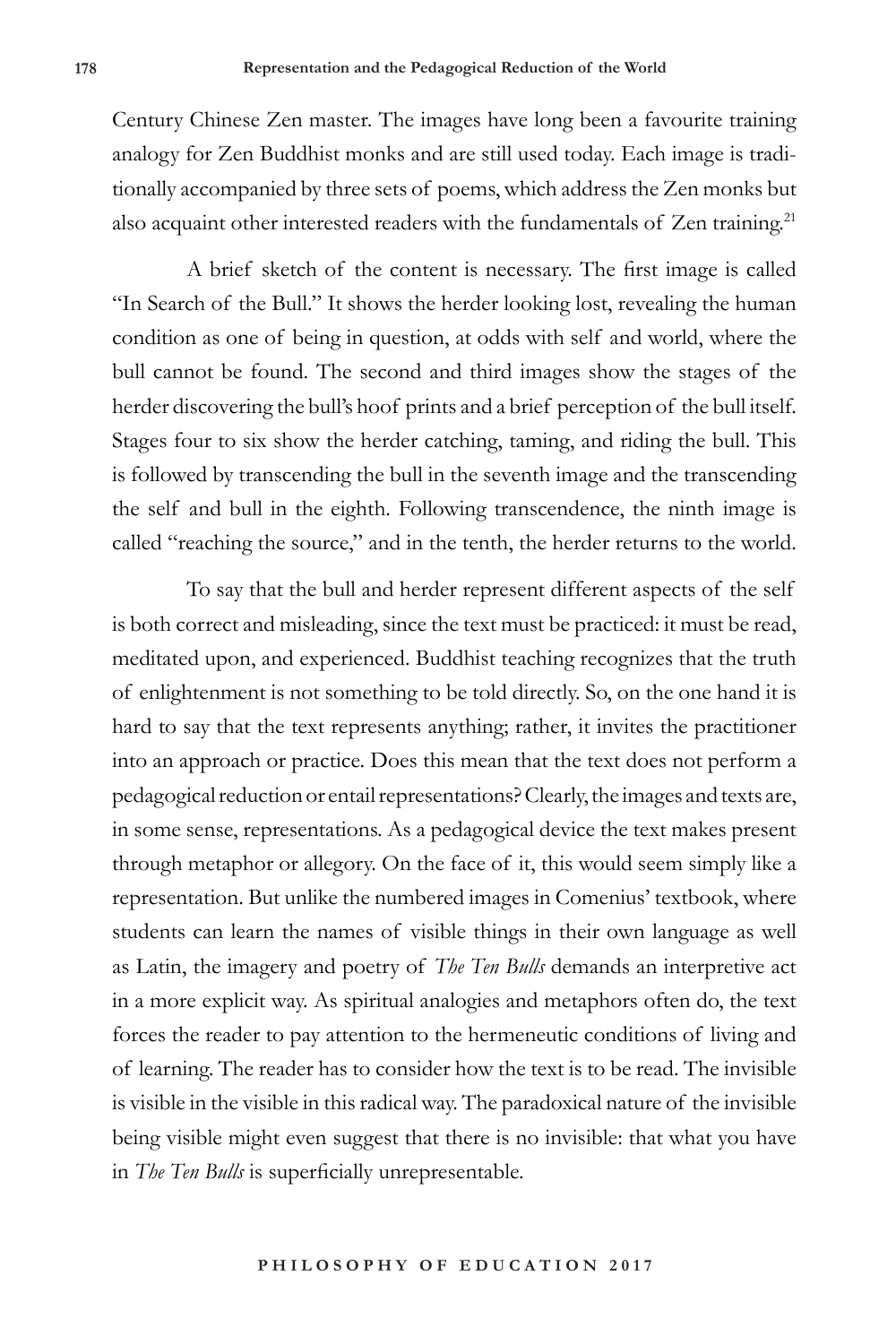# **CONCLUSION**

The concern of this essay has been to develop some implications that arise from Mollenhauer's ideas around pedagogical representation and reduction. The tentative hypothesis has been around the category of the unrepresentable, which religious traditions generally have particular interest it. I have only begun the task of developing a systematic conception of pedagogical reduction in light of traditions that deny or complicate the idea of representation and reduction. Further questions could be developed about whether the unrepresentable is a coherent category at all, or whether the representational reduction is essential to education. The two texts discussed are oriented to representation from different ends. On the one hand, *Orbis* offers an apparently straightforward representation of the world, though raising significant difficulties when it comes to drawing a line between what is visible/invisible. On the other hand, the context of *The Ten Bulls* suggests a greater emphasis on the hermeneutical condition. The truth of representation lies somewhere in between.

2 While Heidegger's work has received considerable attention among educational theorists in recent years, the specific contribution of philosophical hermeneutics, particularly that of Ricoeur, is seldom discussed.

3 See Anat Biletzki and Anat Matar, "Ludwig Wittgenstein," *The Stanford Encyclopedia of Philosophy* (Fall 2016 Edition), ed. Edward N. Zalta, https://plato. stanford.edu/archives/fall2016/entries/wittgenstein/

4 Mollenhauer provides some systematic treatment of the symbols for education, even if his point of departure is to bemoan the general absence of more discussions of the use of symbols in education: Klaus Mollenhauer, "The Function of the Symbol in Education," *Phenomenology + Pedagogy* 9 (1991): 356-369.

5 William Shakespeare, *A Midsummer Night's Dream*, Act V Scene I, available at http://shakespeare.mit.edu/midsummer/midsummer.5.1.html

6 For discussion of Shakespeare's Neoplatonism see Michael Whitmore,

<sup>1</sup> Paul Ricoeur, *From Text to Action*, trans. K. Blamey & J. Thompson (Evanston: Northwestern University Press, 1986), 15.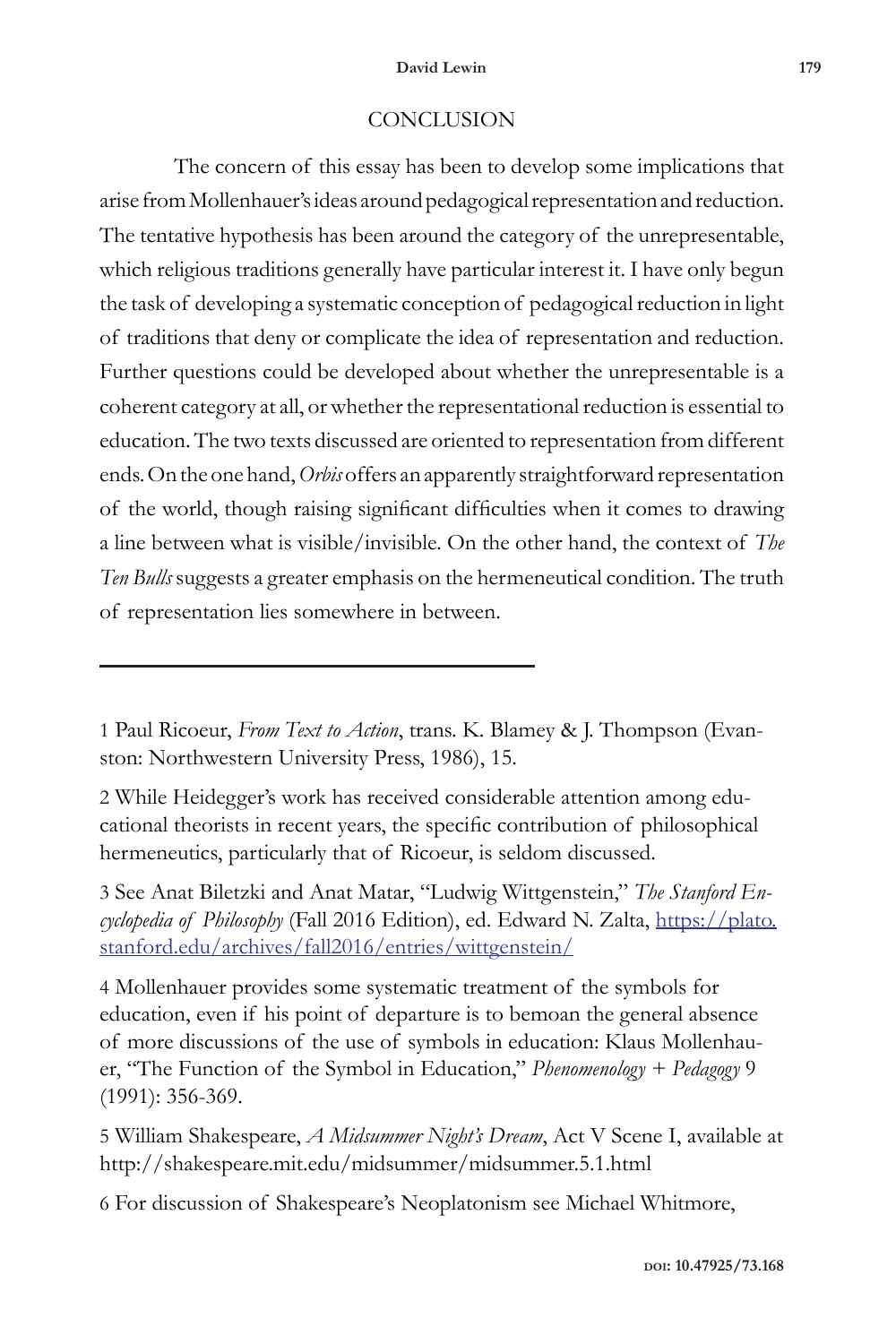*Shakespearean Metaphysics* (London: Continuum, 2008).

7 Martin Heidegger, "Modern Science, Metaphysics, and Mathematics," in *Basic Writings*, ed. David Farrell Krell (New York: HarperCollins, 2008), 271- 305.

8 Klaus Mollenhauer, *Forgotten Connections: On Culture and Upbringing*, trans. N. Friesen (London: Routledge, 2014).

9 Mollenhauer, *Forgotten Connections*, 34.

10 *Orbis Sensualium Pictus* could be literally translated as the world of the senses in pictures or images.

11 Michael Apple, *Official Knowledge* (London: Routledge, 2014).

12 Heidegger's concept of truth (if that phrase is not too great a reduction) involves a creative retrieval of *aletheia*, translated as unconcealment, which emphasizes the hermeneutical condition since every revealing of what is, is also a concealing.

13 This draws on Heidegger's well known distinction between challenging forth and bringing forth, discussed in "The Question Concerning Technology," an essay which has had considerable impact upon recent discussions within philosophy of education.

14 Charles McNamara, "In the Image of God: John Comenius and the First Children's Picture Book," https://publicdomainreview.org/2014/05/14/inthe-image-of-god-john-comenius-and-the-first-childrens-picture-book/

15 McNamara, "In the Image of God." McNamara seems to miss the systematic reason for the inclusion of these sounds at the start of *Orbis*, namely that the student is introduced to the alphabet before proceeding to things visible.

16 Interestingly, this text does not introduce the student to mathematics or geometry.

17 John Milbank, "Beauty and the Sou," in *Theological Perspectives on Art and Beauty*, ed. John Milbank, Graham Ward, and Edith Wyschogrod (London: Continuum, 2003), 2.

18 Shakespeare, *A Midsummer Night's Dream*, Act V, Scene I.

19 Myokyo-Ni, *Gentling the Bull* (London: Zen Centre, 2001), 17.

20 See Daisetz Teitaro Suzuki, *Manual of Zen Buddhism* (London: Rider, 1974), 127-144.